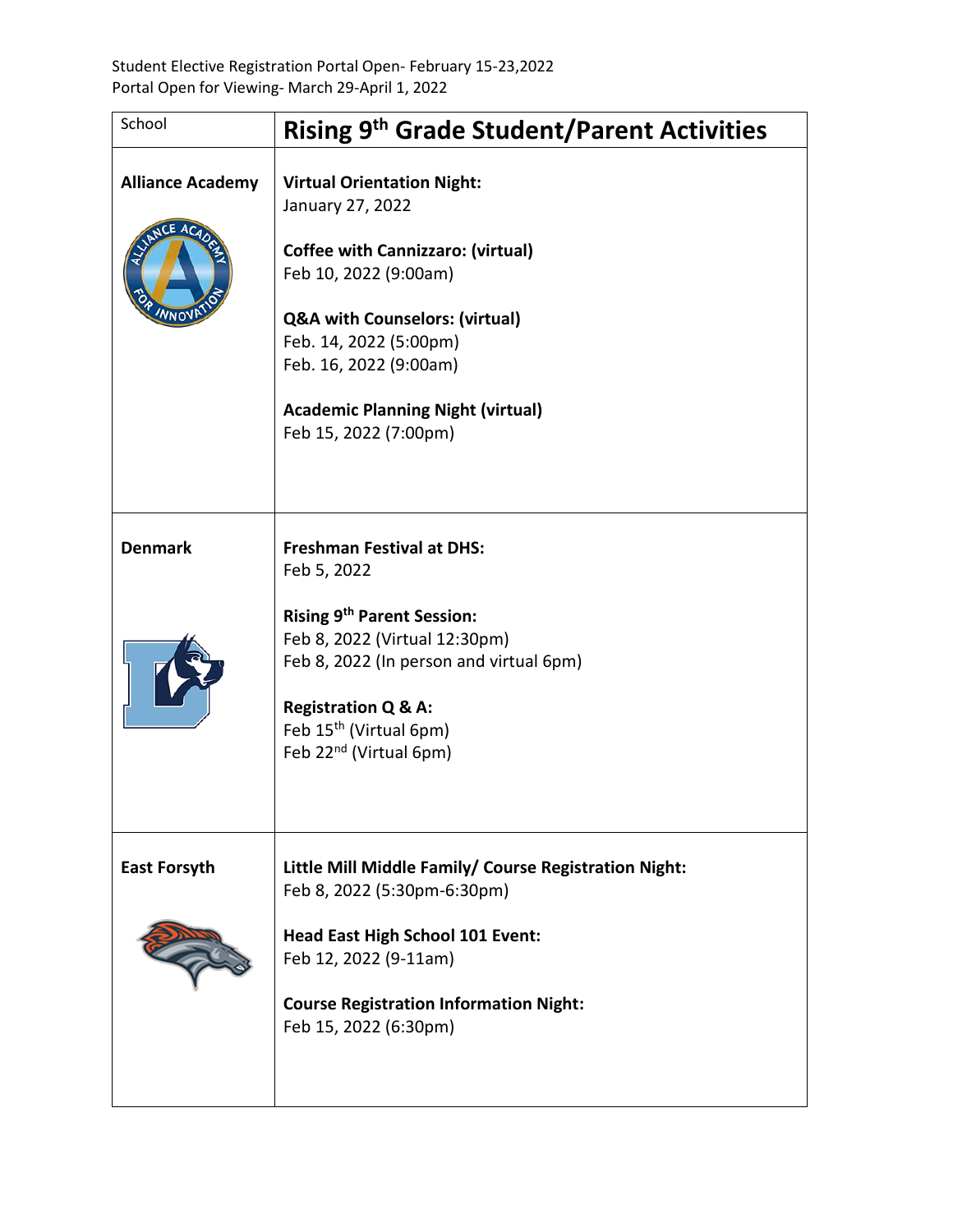| <b>Forsyth Central</b> | <b>Pathway Night:</b>                                           |
|------------------------|-----------------------------------------------------------------|
|                        | Feb 2, 2022 (6pm-8pm)                                           |
|                        |                                                                 |
|                        | <b>Bulldog Bash Freshman Festival:</b>                          |
|                        | Feb 5, 2022 (9am-12pm)                                          |
|                        |                                                                 |
|                        | <b>Virtual Parent Q &amp;A Night:</b>                           |
|                        | Feb 15,2022 (6:30pm-8pm)                                        |
|                        | Feb 22, 2022 (6:30pm-8pm)                                       |
|                        |                                                                 |
| <b>Lambert</b>         | <b>Virtual Freshman Festival:</b>                               |
|                        | Launches February 1, 2022                                       |
|                        |                                                                 |
|                        | High School 101 Sessions w/ Dr. Davison (Principal):            |
|                        | February 1, 2022 (6:30pm; in-person and virtual option)         |
|                        | February 9, 2022 (6:30pm; in-person and virtual option)         |
|                        |                                                                 |
|                        | Virtual Counselor Q & A w/ Rising Freshmen and Parents:         |
|                        | February 15, 2022 (1:00pm)                                      |
|                        | February 22, 2022 (6:00pm) Make-Up session - all grade levels   |
|                        |                                                                 |
|                        |                                                                 |
|                        | Spring Welcome Tailgate and Campus Tours - TBA                  |
|                        | Lambert hopes to offer an on-campus welcome event this spring - |
|                        | stay tuned for details!                                         |
|                        |                                                                 |
| <b>North Forsyth</b>   | Rising 9 <sup>th</sup> Parent Night:                            |
|                        | Jan 19, 2022 (A-M, 6:30pm)                                      |
|                        | Jan 20, 2022 (N-Z, 6:30pm)                                      |
|                        |                                                                 |
|                        | <b>Rise Up Raider:</b>                                          |
|                        | Jan 5, 2022 (9am)                                               |
|                        | <b>AP Night:</b>                                                |
|                        | Feb 15, 2022 (6:30pm)                                           |
|                        |                                                                 |
|                        | Virtual Q & A:                                                  |
|                        | Feb 16, 2022 (6pm-7pm)                                          |
|                        | Feb 22, 2022 (6pm-7pm)                                          |
|                        |                                                                 |
|                        |                                                                 |